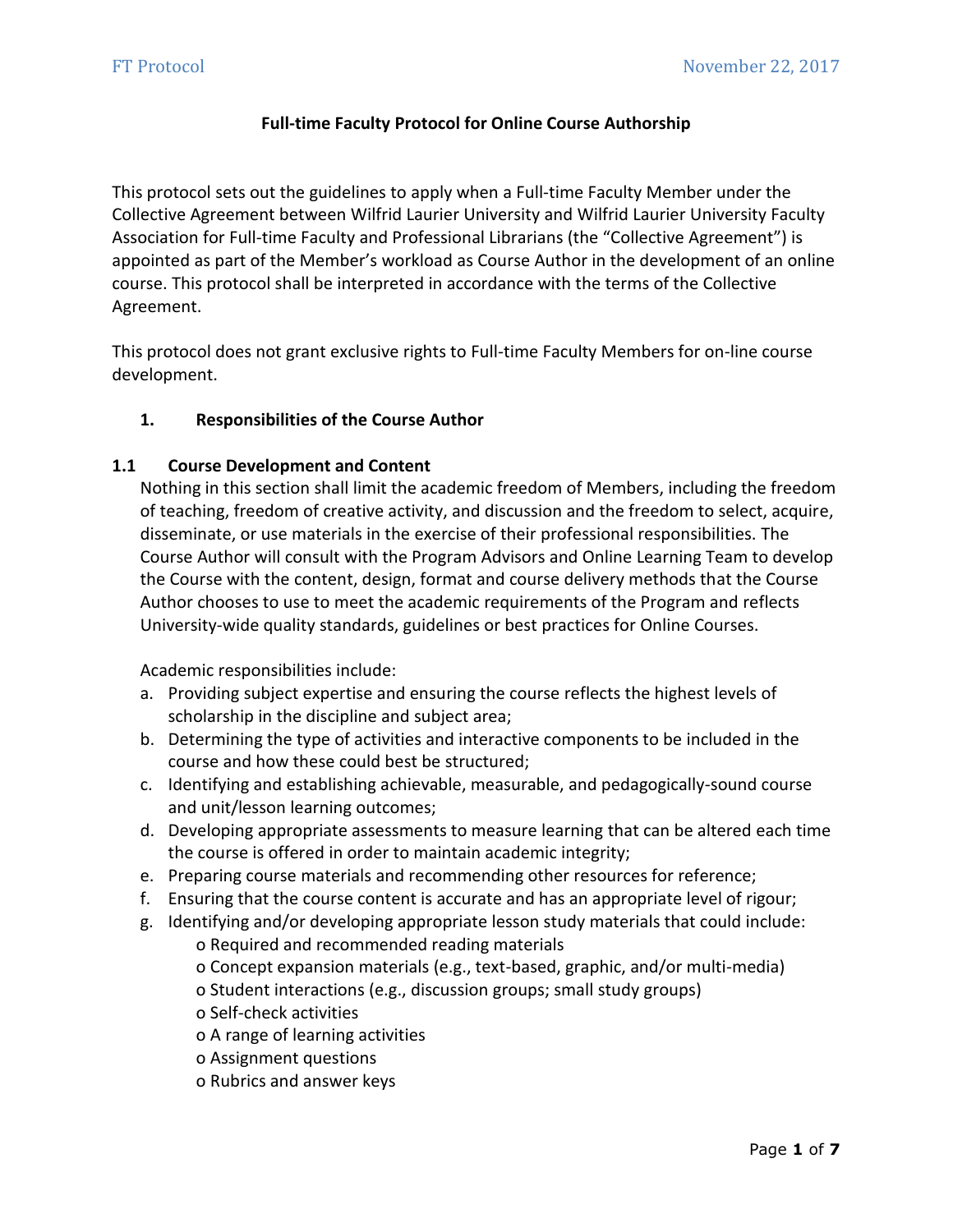- h. Identifying any additional instructional resource materials and consulting with the staff associated with Online Learning, the Online Learning Team and the Library on licensing agreements and clearance for use online;
- i. Working in collaboration with the Online Learning Team which will provide the Course Author with training, assistance and advice on technological and pedagogical aspects of the development of Online Courses, as well as working with a Librarian who will provide support in identifying available resources for course development and student learning activities, research skills development, and copyright and licensing issues; and
- j. In collaboration with the Online Learning Team, reviewing the course after its first offering, identifying any necessary changes and making revisions as needed before the next offering of the course.

## **1.2 Timeline**

The Course is to be developed so that it may be first offered in the agreed upon academic year and term. To achieve this date, the Course Author agrees that materials will be developed and delivered in accordance with the expectations and timeline set out in Appendix A.

## **1.3 Original Work**

The Course Author represents and warrants that all materials used in the Course are either the Course Author's own original work or work of third parties for which the Course Author has the proper permissions for the intended use of all purposes relevant to providing the Course in an online format, including appropriate copyright clearance as required to offer multiple sections of the Course and/or for multiple years. In the event that the Course Author contracts with other individuals (including, but not limited to student or University employees) to assist in the development of the Course, the Course Author is responsible to secure an assignment of any copyright rights, including a waiver of moral rights to the Course from such individuals.

#### **1.4 Copyright Clearance**

All Copyright Clearance shall be completed by the University Library through Online Learning. It is the responsibility of the Course Author to work with the Online Learning Team to identify resources that require copyright clearance and provide any assistance necessary to ensure that permissions to use third party materials are obtained before using them in an online course. All permissions should be in writing and will be retained by the Library for Online Learning and filed with the Program. The University Library shall work on copyright clearance and shall notify the Course Author and the Program, in writing, in the event there are any restrictions on the use of third party materials for the intended use of developing and delivering the Course in an online format. The Course Author agrees that the Program may determine whether such materials can be used in the Course. In cases where copyright clearance for intended resources is not attainable, the Library will assist in identifying alternative resources. The Course Author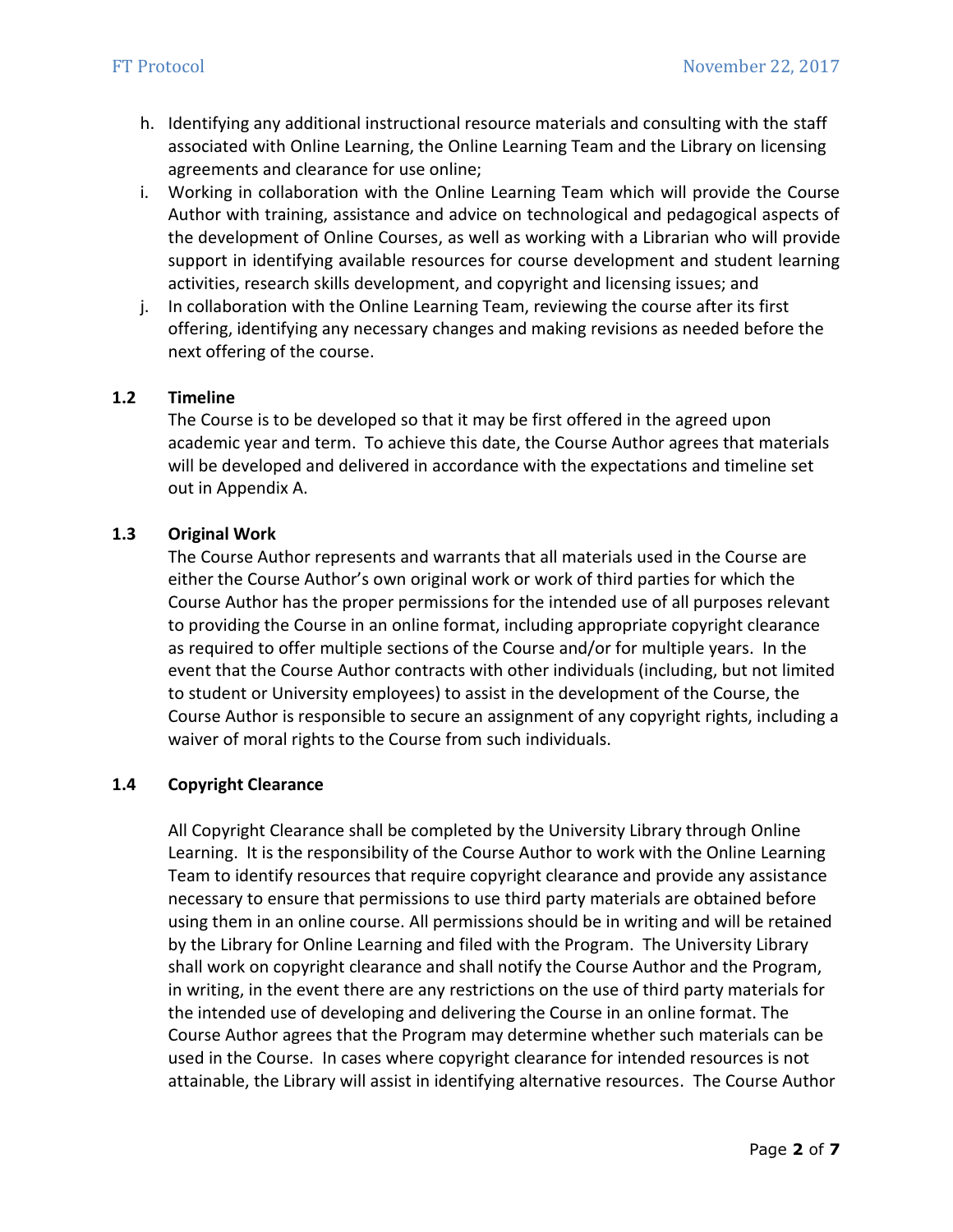will cooperate and assist the University with the defense of any and all claims that arise from the Program's use and delivery of the Course for the intended use.

## **1.5 Policy and Regulation**

Work submitted by the Course Author shall be compliant with applicable university policies, and provincial and federal legislation (e.g., privacy, accessibility, copyright). In no case shall the Course Author knowingly submit a Course or Course materials that infringe on, or violate the right of privacy, or constitute a libel or slander against, or violate any common law rights of any person, firm or corporation.

## **1.6 Course Approval**

The Program reserves the final right to approve the Course and to determine if it will be offered by the Program.

### **1.7 Appointment as Course Author**

In accordance with the Collective Agreement, the Course Development work may be part of regular assigned workload or compensated as an overload stipend, as determined by the Dean in consultation with the Course Author. All timelines and schedules set out in Appendix A continue to apply. Where the Course Author has failed to fulfil all obligations as set out in section 1.1 and Appendix A, the Dean may cancel the appointment. In the event of cancellation of the appointment, all overload stipend payments shall cease as of the date of termination for appointments with compensation of an overload stipend. For termination of an appointment as part of regular assigned workload, the Course Author will work with the Dean to address changes in assigned workload.

## **2. IP Ownership**

- 2.1 Consistent with the University's copyright and intellectual property policies and the Collective Agreement, the right, title and interest in and to copyrightable material or content produced or developed by the Course Author in the Course shall be owned by the Course Author. The University shall own the Intellectual Property that it creates or provides or that is assigned to it from third parties and shall retain copyright in that Intellectual Property.
- 2.2 In recognition of the University's commitment to scholarship and the use of the University's time, facilities and resources in the development of the Course, the Course Author grants to the University a non-exclusive, royalty free, irrevocable, indivisible, and non-transferable right to use, solely for internal, non-commercial educational and research purposes, all intellectual property developed by the Course Author in the Course for a period of 10 years from the time course development is completed ((Art. 36.2.3(c)). Subject to any Course Delivery requirements set out in section 3, the University may assign an Instructor other than the Course Author to deliver the Course.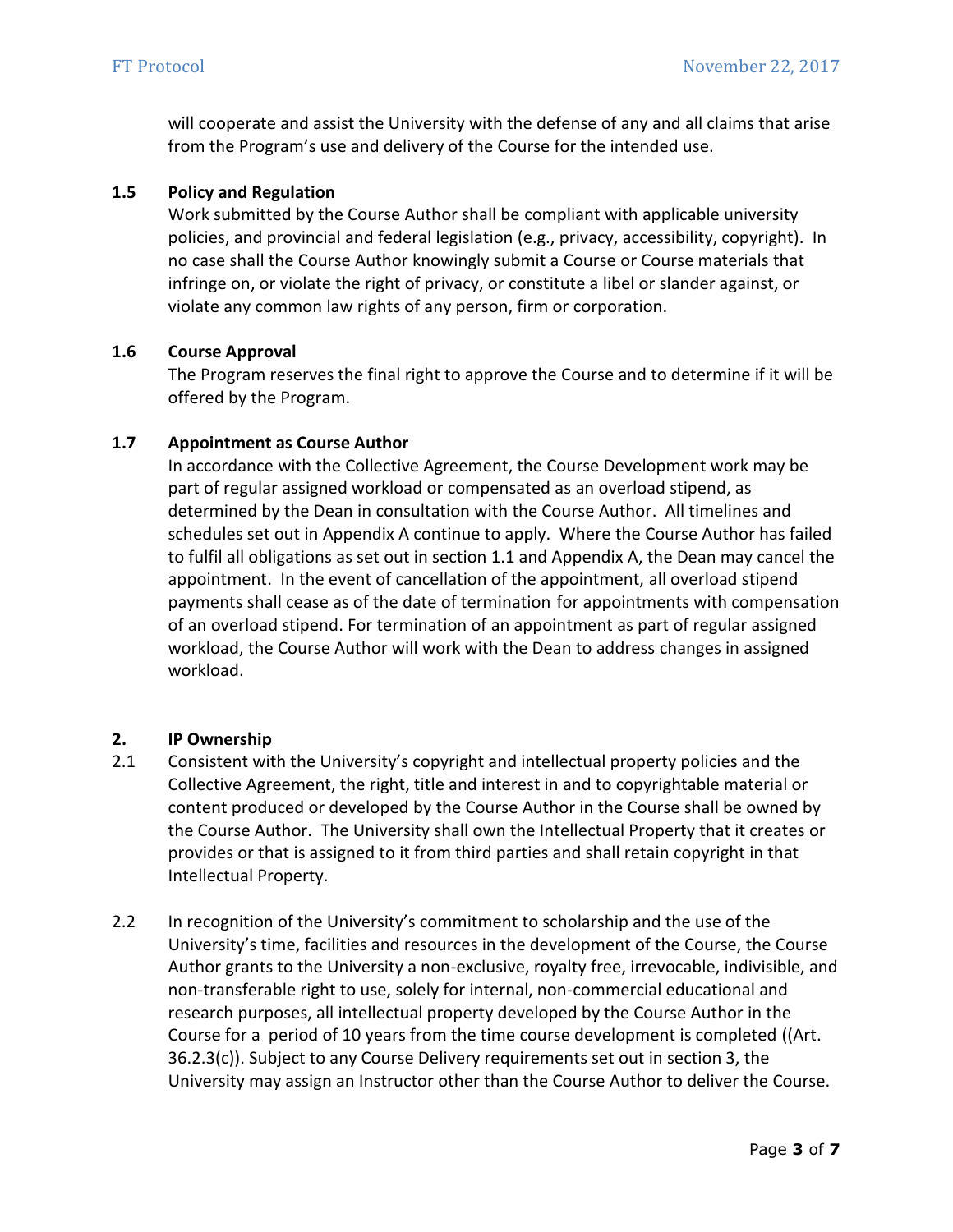- 2.3 The University will not sell, assign, license or otherwise transfer the Course (or part thereof) or materials developed by the Course Author for the Course to a third party without the prior written consent of the Course Author.
- 2.4 The Course Author retains the right to use all or portions of the Course or materials developed by the Course Author for the Course for teaching or research purposes or for publication in an alternative form such as a textbook, manual, etc. The University retains the right to use any Laurier marks, brands or logos in a Course.
- 2.5 The Course Author will not use the Course to develop, revise or deliver courses for use with other education institutions or organizations without the prior written consent of the University. The Course Author should submit all requests for consent to use the Course in writing to the Dean of the Program. Within ten days of receipt of the Course Author's request, the Dean or their designate shall respond in writing and if the request is denied, the Dean (or designate) shall provide a statement of reasons.
- 2.6 Due to the particular requirements of an Online Course, the license set out in section 2.2 above specifically includes the right to have the Course taught by others and to modify and/or revise the syllabus or content of the Course as the Program determines to be necessary. The Course Author will be appropriately acknowledged and identified as the author of the Course in any use of the Course unless the Course Author chooses not to be so identified, in which case the Course Author must provide notice, in advance, to the Dean of the Faculty in which the Course is offered. Nothing in this agreement shall constitute waiving of a Course Author's moral rights, which the Course Author retains, subject to the relevant University Policies and the Collective Agreement.
- 2.7 Minor Revisions to the Course will be completed as required. Any Minor Revisions are incorporated into the Course and will be completed in consultation with the Online Learning Team, as required. A Major Revision will be completed as required by the Program with the assistance of a Course Reviser and in consultation with the Online Learning Team. At the discretion of the Program, a Course Redevelopment could be considered to be a new Online Course, with a new course number, if it is not substantially similar to the original Course.

## **3. Course Delivery**

- 3.1 In accordance with the Collective Agreement, the Course Author, as the original developer of the Course, will also be eligible to be the Course Instructor for the first three (3) times the Course is offered.
- 3.2 In the event that the Course Author elects not to be the Course Instructor, the Dean will appoint a Course Instructor to deliver the Course in accordance with the relevant Collective Agreements.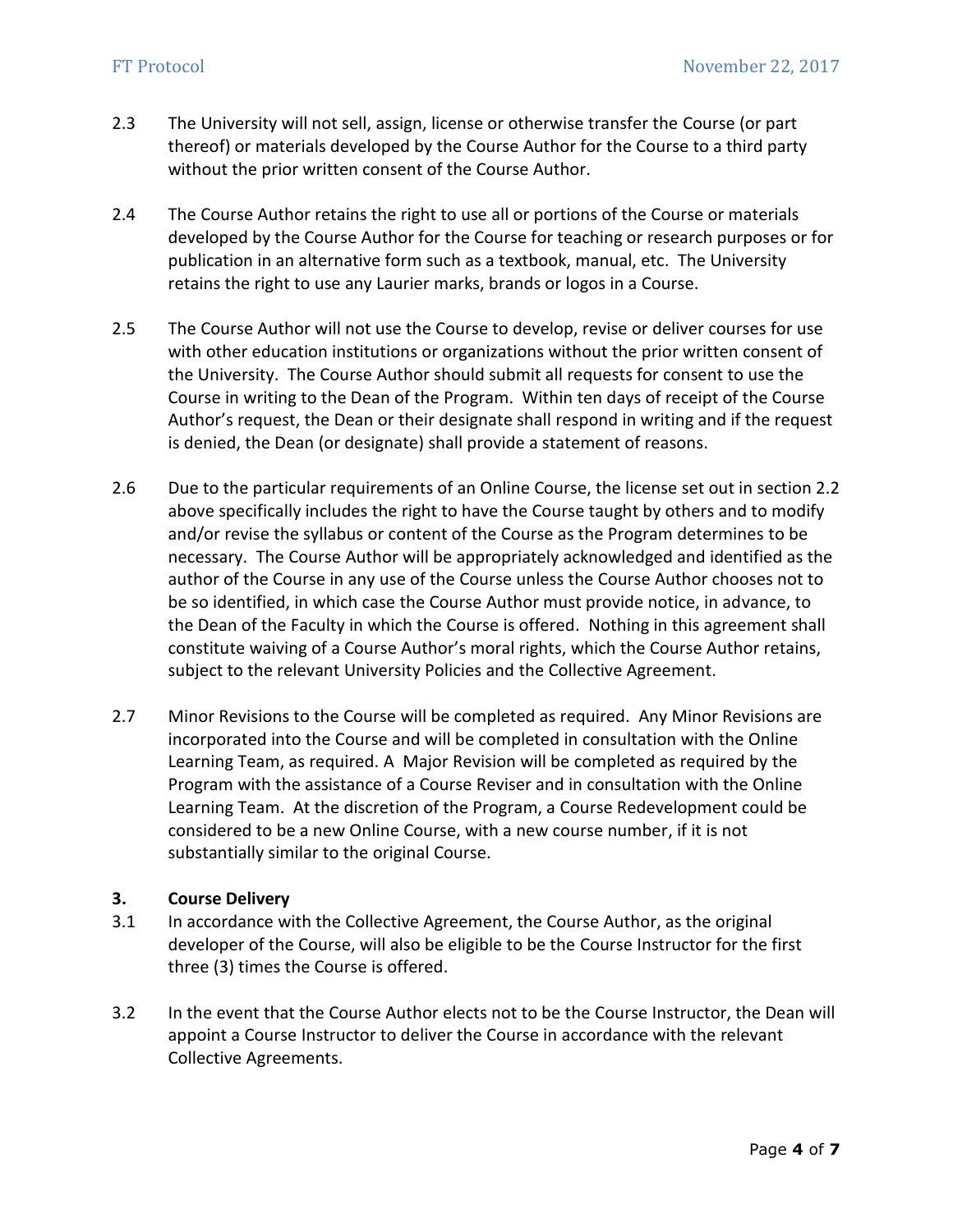## **Appendix A**

#### **Scope and Schedule of Work**

| Bi-weekly deliverables * order of lessons submitted subject maybe to change by mutual         |
|-----------------------------------------------------------------------------------------------|
| agreement                                                                                     |
| Lesson 1 and syllabus                                                                         |
| Revisions                                                                                     |
| Lessons 2,3, and 4                                                                            |
| Revisions                                                                                     |
| Lesson 5,6, and 7                                                                             |
| Revisions                                                                                     |
| Lesson 8,9, and 10                                                                            |
| <b>Revisions</b>                                                                              |
| Lesson 11, and 12                                                                             |
| Revisions                                                                                     |
| Wrap around                                                                                   |
| -all assignment descriptions, grading rubrics/criteria, roadmap, student instructions, finals |
| syllabus and final lessons                                                                    |
| Final Version of all approved course material                                                 |
|                                                                                               |
| Outstanding course material (e.g., exams, screen casts etc. complete)                         |
| Tweaks based on Learner Questionnaire                                                         |

#### **Appendix B**

#### **Definitions**

The terms listed below will, for the purposes of this Protocol for Online Course Authorship, have the following meaning:

- a. **Online Course** refers to an online learning or other course dependent on information and communication technologies, delivered for academic credit, and approved and listed in the University Calendar, and as may be more particularly described and defined in the Collective Agreement.
- b. **Course Development** refers to all aspects of developing a new Online Course undertaken by the Course Author and the Online Learning Team. It includes, but is not limited to, developing course learning outcomes, assessments, learning activities, a detailed course outline, developing and selecting instructional materials and content, textbooks, online resources and multi-media materials. Course Development also includes securing any necessary rights from third parties and reviewing and making improvements to the course after the first offering.
- c. **Major Revision** refers to a substantial review for the purpose of making modifications to the Online Course and is undertaken as required by the Course Reviser and the Online Learning Team following approval by the Program and may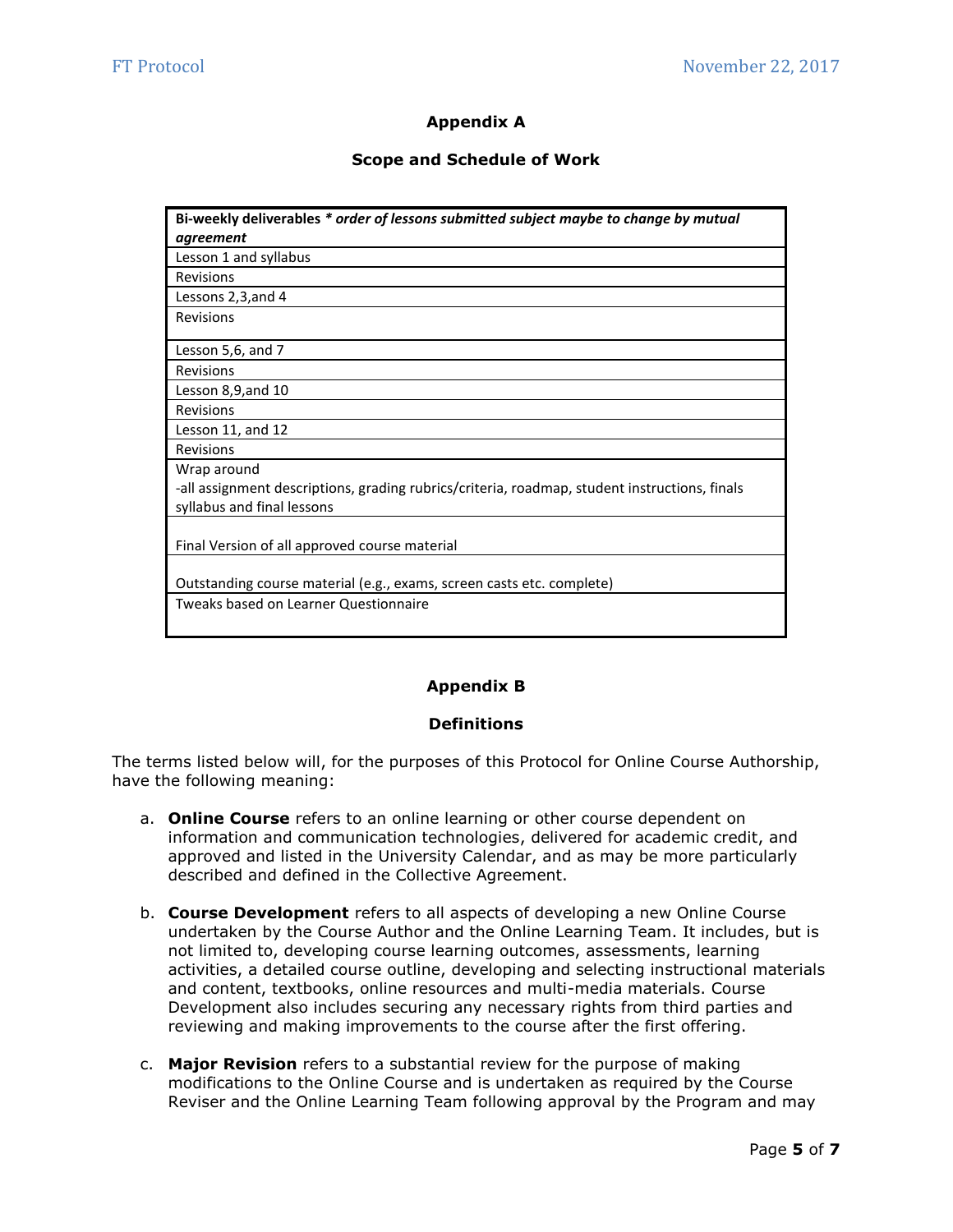include, but is not limited to, the modification of assessments, learning activities, instructional materials and content, textbooks, online resources and/or multi-media materials. Major Revision may also include ensuring that any necessary rights from third parties are secured, and reviewing and making improvements to the revised course after the first offering of the revised course.

- d. **Minor Revision** refers to regular updating to an Online Course to ensure the content, materials and resources are current and up-to-date and the Course continues to meet academic and Program requirements. The process and timeline for Minor Revisions will be addressed by the Course Instructor with the Online Learning Team, as needed.
- e. **Course Redevelopment** refers to a comprehensive review and redevelopment of an Online Course when the Course is considered to be out of date as determined by the Program. At the discretion of the Program, a redeveloped course could be considered to be a new Online Course, with a new course number, if it is not substantially similar to the original Course. Course Redevelopment will proceed under the same process as the development of a new Online Course.
- f. **Course Delivery** refers to all aspects of teaching an Online Course. It includes, but is not limited to, updating content and assignment questions before the upcoming offering, communicating with students, supervising teaching assistants, grading student work, monitoring the course and students' progress. If the course is being offered for the first time in a new format, it also includes the Course Instructor collaborating with the Online Learning Team and the Course Author (if different from the Course Instructor) to review and make improvements to the course.
- g. **Course Author** under this protocol, refers to a Full-time Faculty Member appointed under the Collective Agreement to develop an Online Course in collaboration with the Online Learning Team. The Course Author is responsible for the provision of subject matter and discipline-appropriate pedagogical expertise to the Course Development process. On-line Course Authorship is not the exclusive work of the FT Faculty.
- h. **Course Instructor** refers to the person responsible for course delivery.
- i. **Course Reviser** may or may not be the original Course Author. Under this protocol, the Course Reviser refers to a Full-time Faculty Member appointed under the WLUFA Collective Agreement to perform a Major Revision of an Online Course in collaboration with the Online Learning Team. The course reviser is responsible for the provision of subject matter and discipline-appropriate pedagogical expertise to the Course Development process. All appointments of a Full-time Faculty Member to be the Course Reviser will be under the terms of this protocol and the WLUFA Collective Agreement.
- j. **Online Learning Team** refers to the individuals who collaborate with a Course Author or Course Reviser to develop or do a Major Revision to an Online Course. Members of this team shall include:
	- a. **Program Advisor:** the Program support(s) providing oversight of holistic aspects of the Course development, particularly (but not solely) related to the curriculum, Course Materials/Content, learning outcomes, learning activities and assessments.